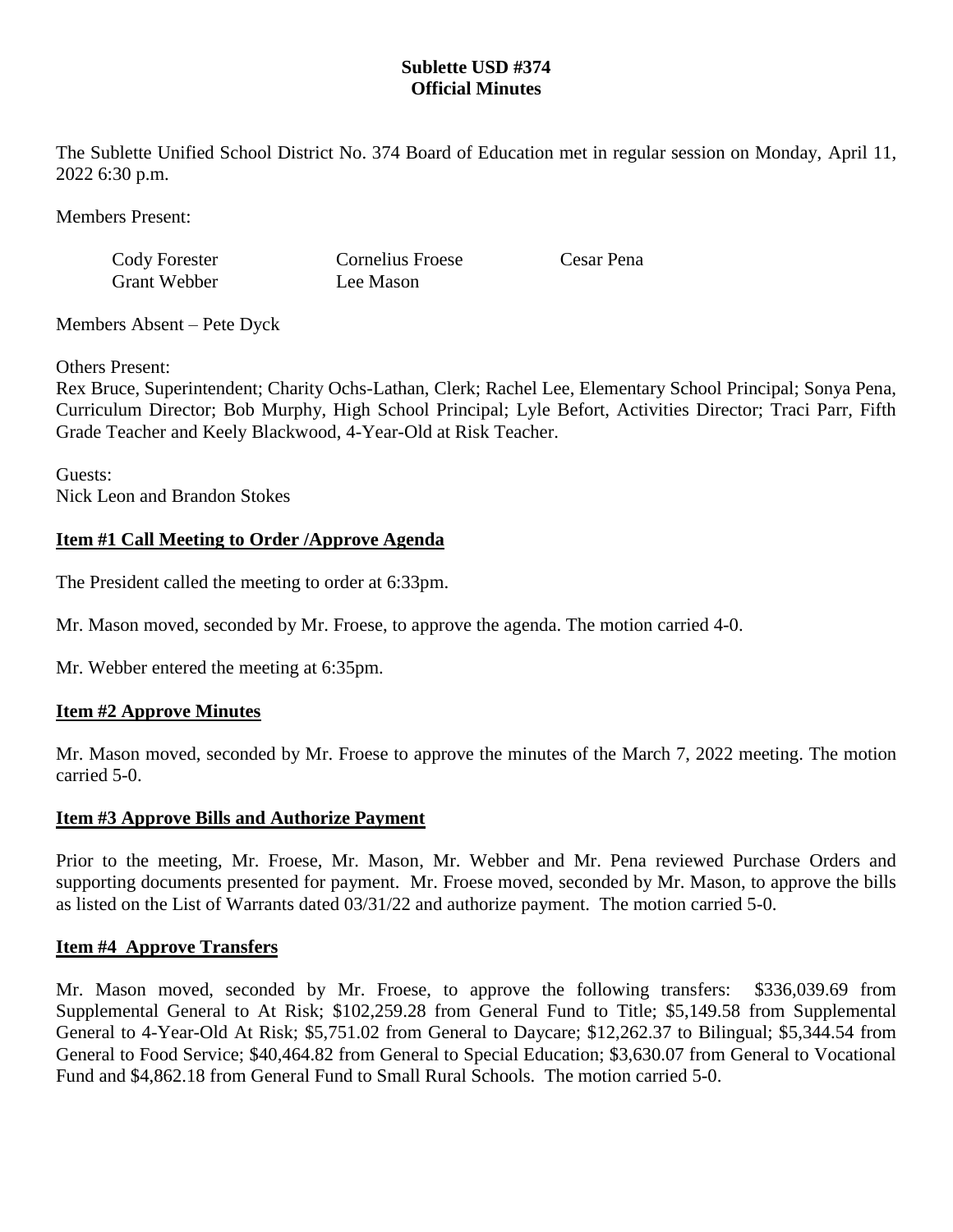Board Minutes Page 2 April 11, 2022

### **PUBLIC FORUM**

There was no public forum.

### **Reports**

### Curriculum

Mrs. Pena reported that the State came out with Summer Academics offering expansion subject programs to include health. She stated that this presented opportunities for our Physical Education Instructor and our School Nurse to expand on training. The district is currently looking for textbooks for the expanded subject classes that will be added to the curriculum in the fall of 2022.

### **Principals**

Mrs. Lee thanked the Board for their support for State Science Fair. 12 Projects went to State. This produced 8 First Place finishes and 9 overall placements. Tuesday Grades 4-6 will have their projects exhibited in the HS Auditorium. The upcoming Kindergarten Graduation and 6<sup>th</sup> Grade Promotion will be held at the High School as well.

Mr. Murphy reported that the Winter Sports Awards had a good turnout as did the Jr. Chamber of Commerce Banquet. He stated the FFA banquet was also very enjoyable and they are currently very busy with activities as well. Mr. Murphy stated that he felt the recent crisis drill was the best one they had done. He also said that the recent installation of cameras at both buildings was proving to be a great benefit to both staff and students. Prom and after prom went well.

### Activities Director

Mr. Befort reported that the wind was causing cancellations of sporting events. Some events can be rescheduled while others are not. The Baseball team is at 3-3, Softball is at 3-1. There will be no weekend practices without being approved by Mr. Befort. 37 Students will be attending State Music Festival. Sublette will be hosting the Art Fair and League Track.

#### SWPRSC/HPEC

Mr Pena stated that SWPRSC was hiring several new consultants and they would be coming into the districts to meet the administration.

Mr. Webber was not able to make it to the HPEC Board Meeting.

#### Superintendent:

Mr. Bruce informed the Board that Mr. Rex Richardson had spent  $\frac{1}{2}$  day in district last week and met with the principals and administrative staff. He reminded the Board they would be going into the year with a \$140- \$160,000 deficit due to declining enrollment numbers. Some organizations may be required to raise money to pay for some trips they go on every year. He also reported on a new federal program promoting electric and clean fuel alternatives for bussing. He stated there was a lot of money in it and felt the District would be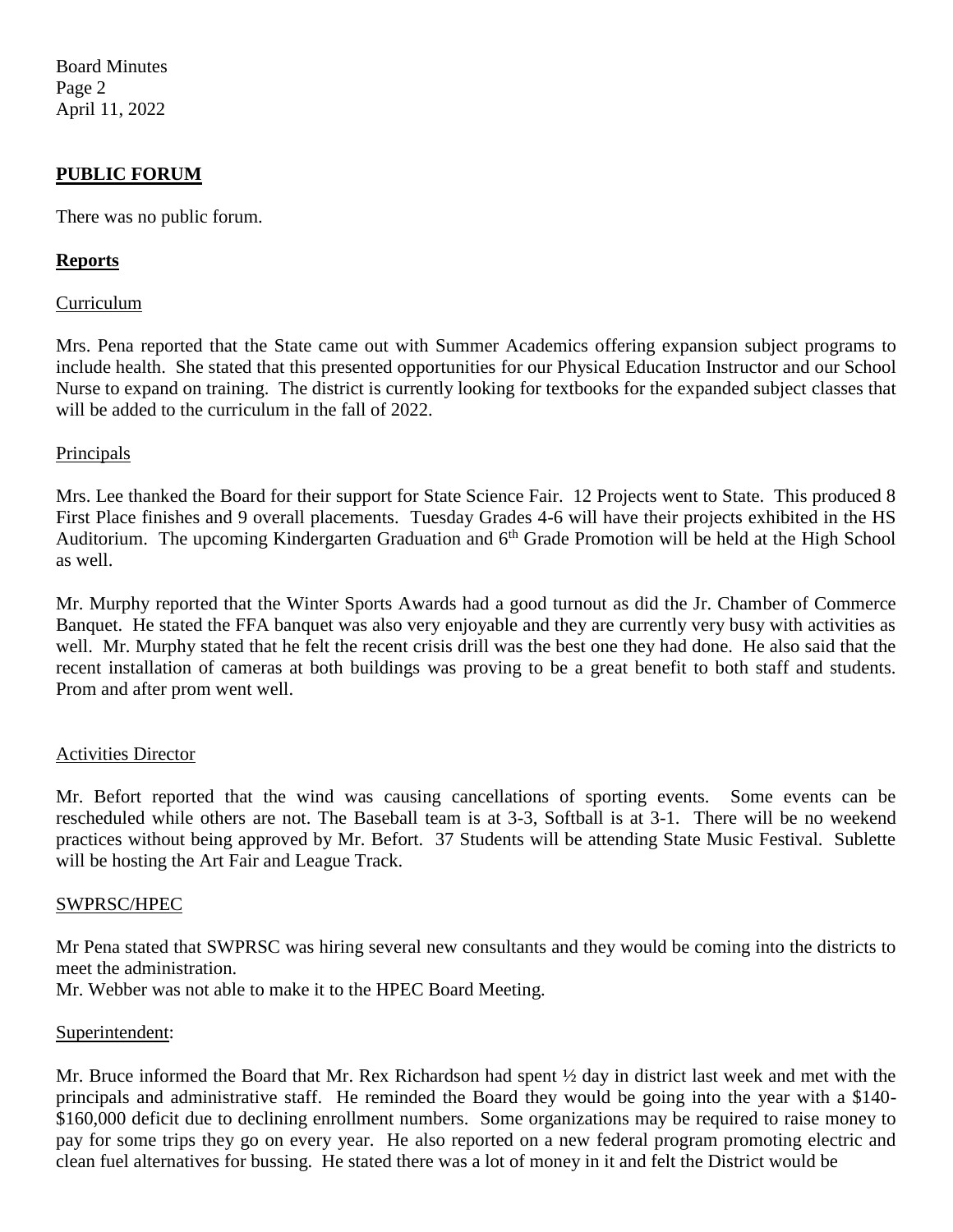Board Minutes Page 3 April 11, 2022

looking into it as more becomes known. He also stated that the original plan to replace the HVAC system with ESSERIII money may not be the best way to use those funds due to the deficit in funding. He proposed, instead of using part of that money to paying retention bonuses to teachers and staff. Another factor in considering this alternative is that the 6 units have increased \$50,000 in price since this process started and the windows have a wait of at least 7 months before they are available. With some of the remaining money he suggested we put it toward the proposed All Day 4 Year Old at Risk program if we don't get the grant funding we applied for.

# **Item #5 Full day 4 Year Old At Risk Program**

Ms. Blackwood and Mrs. Parr proposed to the Board a full day 4 Year Old At Risk Program. They informed the Board they would be applying for two grants to help fund the program and that one of those grants would be eligible for reapplication. The decline in the children's learning since COVID is dramatic, especially their social and emotional development and even physical development. Mrs. Lee stated that some kids don't have the muscle tone to correctly hold a pencil because they just know how to "swipe" on devices. With no daycare facilities currently open in our community the children will not be getting the preparation they need to go into Kindergarten. With the expansion to two teachers and the all day offering, this would allow more kids into the program.

# **Item #6 Summer Basketball League**

Mr. Nick Leon and Mr. Brandon Stokes reported to The Board they would be taking over the Southwest Basketball program. In the past the program has used the schools to host the event and they asked if they could continue to be allowed that privilege. They agreed to allow Sublette teams 50% discount on entry fees. Mr. Webber moved, seconded by Mr. Forester to continue to allow the program to continue to use the district's facilities. The motion carried 5-0.

# **Item #7 Approve the School Calendar**

Mrmason moved, seconded by Mr. Webber to approve the calendar for the 2022-2023 School Year. The motion carried 5-0.

# **Item #8. Executive Session (Non Elected Personnel)**

Mr. Mason Moved, Seconded by Mr. Webber to go into Executive for 15 minutes beginning at 6:12 pm. The Board reconvened at 6:27pm.

# **Item #9 Appoint New Board Member**

The board tabled this until the May Meeting.

# **Item #10 Contract Approvals**

Mr. Webber moved, seconded by Mr. Mason to approve the contracts for Ashley Clue, Kacie Moree, Trevor Leverett and Leigh Bird. The motion carried 5-0.